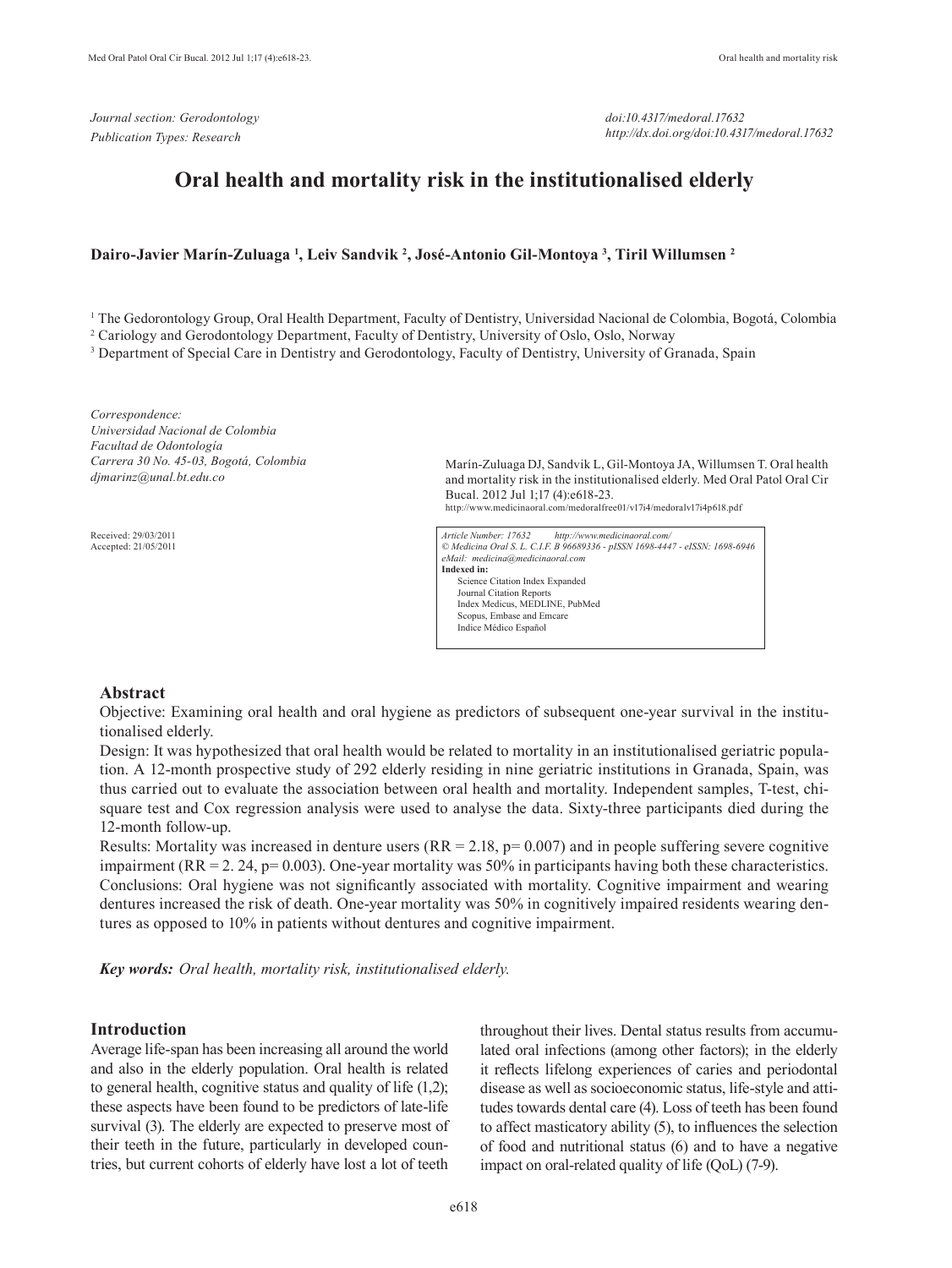Several studies have addressed whether dental status is associated with mortality. Heitmann et al., (10) concluded that tooth loss indicates a high risk for cardiovascular disease and stroke. Poor dentition, especially edentulousness, has been associated with deterioration in the systemic health and higher mortality of the aged (3,11-12). However, the age-range has been broad in many studies, but relatively few have been limited to an 80+ population. Hamalainen et al., (13) found the hazard ratio for death associated with a decrease of one missing tooth was  $1.026$  (p<0.05) in a 10-year cohort study. Ansai et al., (14) found tooth-loss to be a significant predictor of mortality, even when controlling for socio-economic status.

Poor oral hygiene may be considered a measure of current oral infection level. Proper oral hygiene has been found to be important in preventing death from aspiration pneumonia in nursing homes (15). Sjøgren et al., (16) concluded that around one in 10 cases of death from pneumonia in elderly nursing-home residents might have been prevented by improving oral hygiene.

It was thus hypothesized that oral health would affect mortality in an institutionalised geriatric population. The present study was aimed at examining oral health and oral hygiene as predictors of subsequent one-year survival in the institutionalised elderly.

# **Material and Methods**

This study forms part of a longitudinal study (the main study) on a population consisting of institutionalised people aged 52–102 living in the Province of Granada, Spain. Data was collected from April 2009 to September 2010. The main study's inclusion criteria were to have at least three natural teeth and/or to wear dentures. 369 residents were examined at baseline. During the 12-month followup period 102 participants were retired from the study, 66 because they died and 36 because of other causes.

The participants were interviewed and given a dental examination at their institutions in a room guaranteeing acceptable privacy. Head nurses, physicians and residents' relatives were asked to provide information where necessary because of cognitive impairment. A headlamp and a mouth mirror were used during oral examination. An experienced dentist in Gerontology (first author) collected all data.

The present paper includes all participants older than 75 from the main study. This left 292 participants; 63 died within the first year and 229 survived. The participants who died were categorised into: (A) died within the first three months after examination, (B) died within the first six months after examination, (C) died within the first nine months after examination and (D) died within the first twelve months after examination.

# **Measurement**

#### *-Background variables*

*Age and gender* was recorded, as was *educational level*  $(low = no$  studies or primary school, medium  $= high$ school and high = technical or university studies). *-Nursing and general medical variables*

*Independence for dressing and washing* and *independence for oral hygiene* were categorised into three levels (independent, some help needed and dependent). Their medical histories were checked for obtaining data on *entry to institutions* and the *medicines being used*. A doctor estimated the *number of pathologies* from the medicines each participant was using.

*Cognitive state* was established by using the Pfeiffer test (17) (a 10-question screening instrument covering orientation, recent memory, retrospective memory, attention and calculus). Final scores range from 4 (normal), 3 (mild cognitive impairment), 2 (moderate cognitive impairment) to 1 (severe cognitive impairment). Participants unable to answer because they obviously had severe cognitive impairment or dementia directly scored 1.

#### *-Oral health variables*

*Use of dental services* was evaluated by asking about regular oral check-up frequency (each 6-12 months, only if needed) and time since the last dental visit (6-12 months,  $1-2$  year,  $>2$  years).

*Dental status* was recorded as being the number of visible natural teeth, occluding pairs (natural teeth having a natural or prosthetic antagonist), retained roots, and dental caries (visually examined and recorded by tooth as being crown caries or root caries; this was recorded as root caries when a lesion affected both crown and root).

*Oral hygiene* was measured using Sunstar dental disclosing tablets (G-U-M/MD Americas Inc. Chicago, IL 60630 USA) for disclosing dental and denture plaque. Residents having remaining natural teeth were asked to chew one tablet for around 30 seconds. Mouths were then rinsed with water. The simplified oral hygiene index (OHI-S) (18) was recorded for all residents who had at least two of the teeth required by this index. The O'Leary Index (overall percentage of plaque) (19) was used for all who had at least one natural remaining tooth. The denture hygiene index (DHI) (20) was recorded by dissolving five dental disclosing tablets in 50cc of water into which the dentures (previously rinsed with water) were placed for 30 seconds and then rinsed with running water. Denture cleanness was evaluated as being excellent (none or only a few spots of plaque), fair (more extended plaque, less than half the denture base covered by plaque) and poor (more than half the denture base covered by plaque).

Dental status and the presence of dentures made it impossible to use the same oral hygiene index for all participants. A new global oral hygiene variable was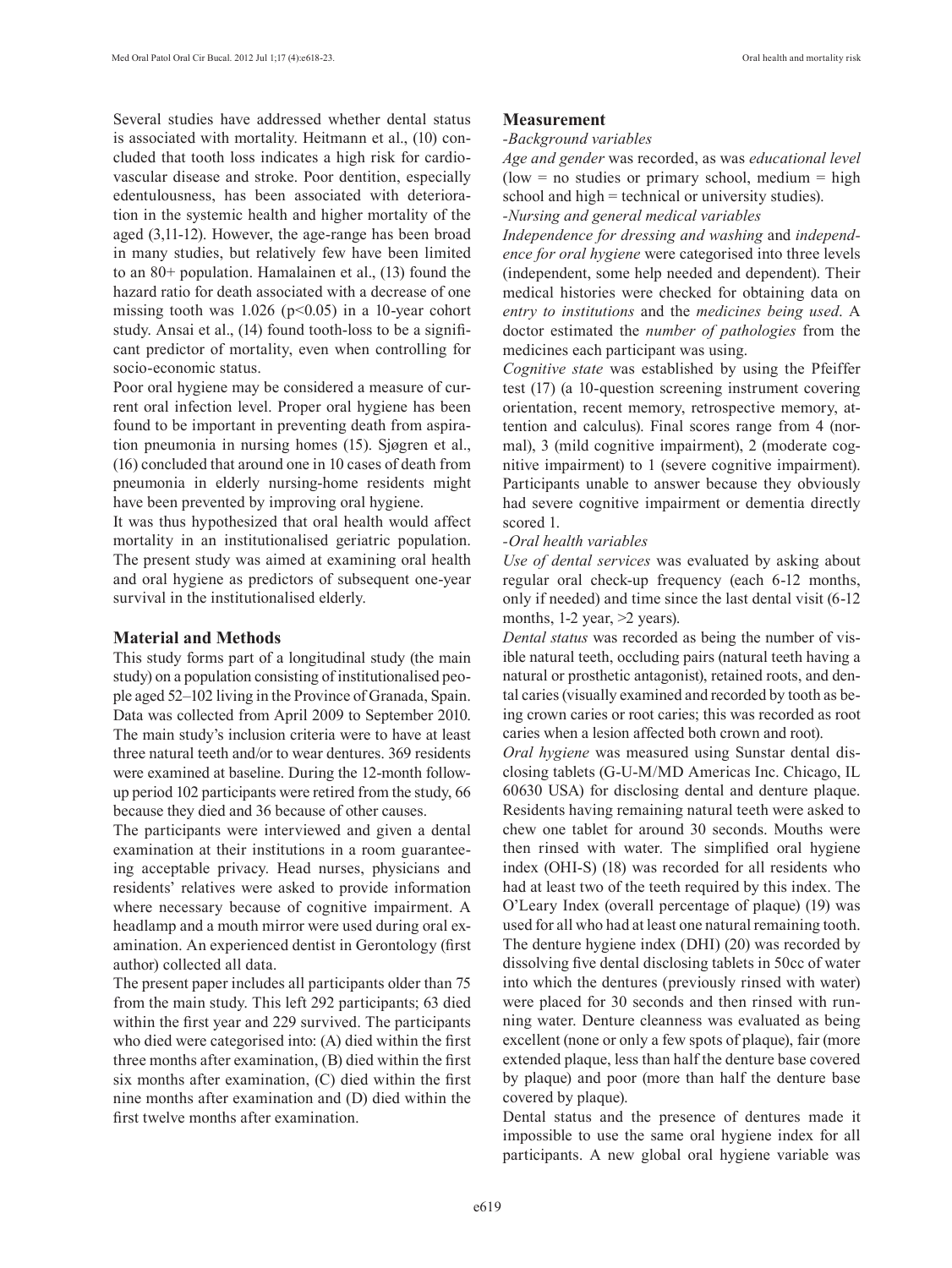calculated from the following criteria to include all participants in the same analysis: first priority included the OHI-S category, the second priority (if not enough teeth present for OHI-S) the DHI value and third priority (if neither OHI-S nor DHI were available) the percentage of plaque. The global oral hygiene score was categorised into the following criteria: 1= excellent (OHI-S score below 0.6 or DHI score  $=$  1 or less than 50% overall plaque score),  $2 =$  acceptable (acceptable OHI-S score  $(0.7-1.6)$ ) or DHI score  $= 2$  or 50%-80% overall plaque score) and 3 = unacceptable (unacceptable OHI-S score (above 1.6) or DHI score = 3 or  $>80\%$  overall plaque score).

*Survival*: participants who died were recorded at 3, 6, 9 and 12 months.

#### *-Statistical analysis*

The Statistical Package for Social Sciences (Version 15.0) (SPSS Inc., Chicago, IL, USA) was used for data analysis. All variables regarding group differences were tested using independent T-tests for numerical data and the Mann-Whitney test for skewed numerical or categorical data. Kaplan Meier plots with log-rank test were used for identifying factors significantly associated with survival (bi-variate analysis). Cox regression analysis was used for multivariate analysis. Inclusion criteria for Cox regression analysis were  $(1)$  p<0.20 Kaplan Meier, (2) VIF <2.5 collinearity. A 5% significance level was used throughout.

#### **Results**

Most of the 292 participants were women (228, 78.2%). Their ages ranged from 75 to 102 (mean  $= 85.3$  years). 74.5% of the participants had a low educational level. About a quarter of the residents (81, 27.7%) were dependent on help for dressing and washing, and 76 (26%) depended on assistance for tooth cleaning.

The number of medicines varied from 0 (3.4%) to 20  $(0.3\%)$  with a mean of 7.3 (SD 3.8). Number of pathologies varied between 0 (3.4%) and 7 (1.4%) (mean 3.4, SD 1.4). The most usual pathological diagnoses were hypertension (61.6%), gastritis (50.3 %), depression (26.0%), psychosomatic pain (16.1%), cardiac pathology (15.4 %), insomnia (13.7%), constipation (13.4%), hypercholesterolemia (11.6%), psychosis (9.2%), eye-related diseases (7.2%) and respiratory system diseases (6.8%).

According to the Pfeiffer test, 130 (44.5%) participants had normal cognitive function, 58 (19.9%) had mild cognitive impairment, 49 (16.8%) had moderate cognitive impairment and 55 (18.8%) had severe cognitive impairment. There was no statistical significant difference between men / women as regards cognitive impairment ( $p=0.08$ ) or being dentate / edentulous  $(p=0.6)$ .

Most participants made use of dental services only when needed (81.5%) and 59.2% had not been to the dentist for more than two years. Significantly more dentate participants regularly went to a dentist than edentulous ones. *-Oral status* 

Most residents had remaining teeth. The mean number of teeth was 8.2 (range 0-30), 95 (32.5%) were edentulous, 44 (15.1%) had more than 20 teeth and 175 (59.9%) wore dentures. Among participants having remaining teeth, the mean number of decayed teeth was 1.1 (range 0-10). There was a significant difference between people who died and survived as regards having less than seven remaining teeth (p=0.04). Table 1 shows background and oral health variables among survivors and participants who died.

#### *-Oral hygiene*

Only 37 participants (12.7%) had excellent oral hygiene, 78 (26.7%) were rated acceptable but most

| <b>Characteristics</b> | <b>Alive</b> | <b>Died</b> | Independent<br><b>T-test</b> |
|------------------------|--------------|-------------|------------------------------|
|                        | $N = 229$    | $N = 63$    |                              |
|                        |              |             | p-value                      |
|                        | Mean (SD)    | mean SD)    |                              |
| Age                    | 85.0(5.1)    | 86.3 (6.4)  | 0.1                          |
| No. of medicines       | 2.21(3.7)    | 4.95(3.7)   | 0.05                         |
| No. of pathologies     | 3.37(1.5)    | 3.68(1.2)   | 0.12                         |
| No. of teeth           | 8.6(8.7)     | 6.7(8.5)    | 0.14                         |
| <b>Occluding pairs</b> | 5.3 $(4.4)$  | 5.7(3.9)    | 0.71                         |
| <b>Retained roots</b>  | 1.0(2.1)     | 1.0(2.6)    | 0.9                          |
| <b>Dental caries</b>   | 1.1(1.6)     | 1.2(1.6)    | 0.54                         |

**Table 1.** Background variables for those who survived and those who died within the first 12 months after examination.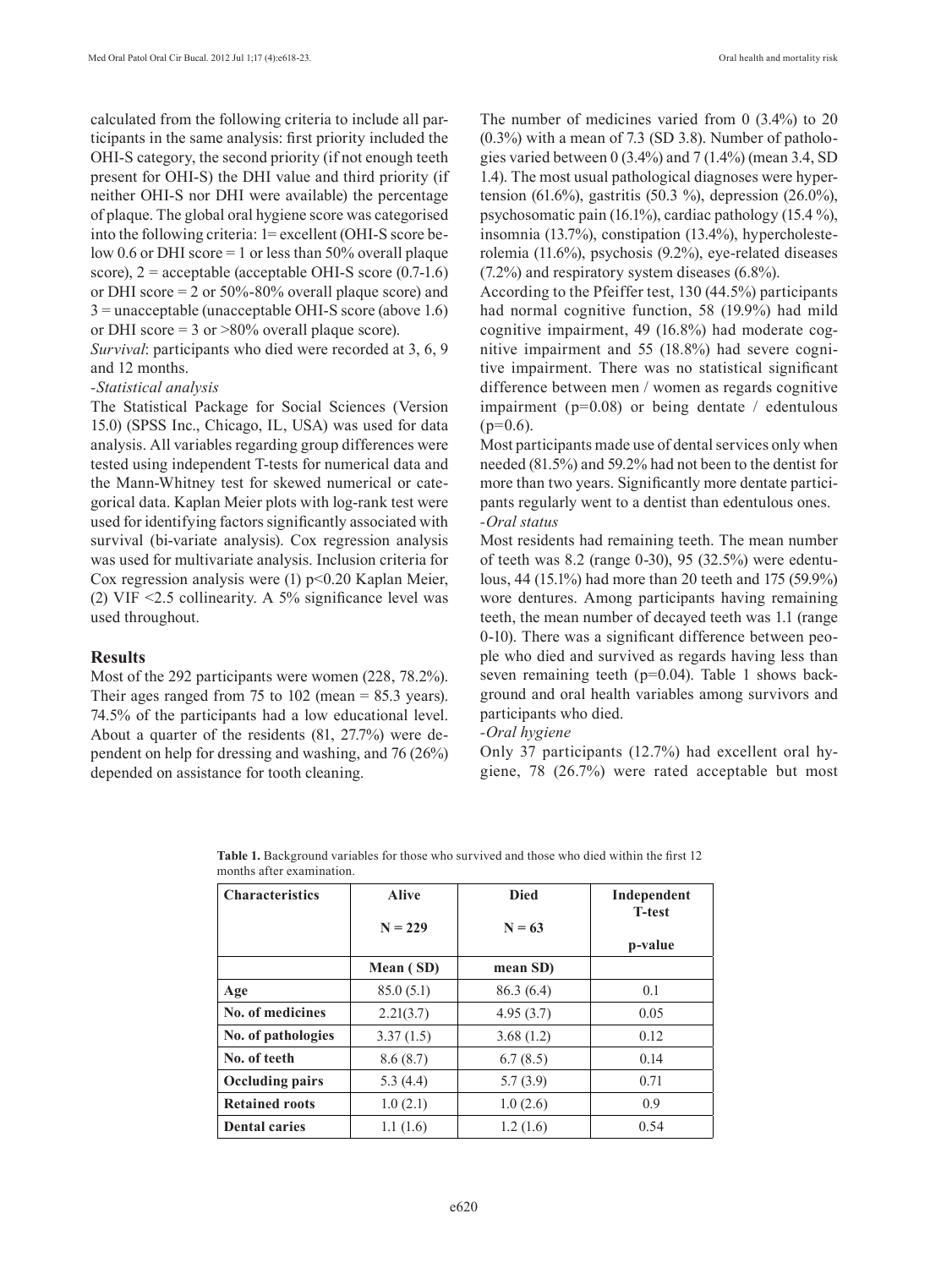(177, 60.6%) had unacceptable oral hygiene. There were no significant differences between men/women regarding the use of medications or having more than 10 teeth. Significantly more residents suffering severe cognitive impairment had unacceptable oral hygiene ( $p=0.001$ ).

All 12 factors fulfilled collinearity inclusion criteria  $(p<0.2)$  (table 2). All these factors were thus simultaneously included in the Cox regression analysis. The following two factors remained after stepwise backward variable selection until all remaining factors became statistically significant ( $p$ <0.05): severe cognitive impairment and denture use. Severe cognitive impairment increased mortality by 120% (HR=2.24, p=0.003) and denture use increased mortality by 120% (HR=2.18,  $p=0.007$ ).

The participants were categorised into 4 groups to further illustrate how these two factors were associated with mortality: (1) no denture and no severe cognitive impairment (n=86), (2) no denture and severe cognitive impairment (n=151), (3) denture and no severe cognitive impairment (n=31) and (4) denture and severe cognitive impairment (n=24). These four groups' Kaplan Meier regression curves are shown in (Fig. 1). 10% of

Table 2. Variables which met inclusion criteria (p<0.2) for Cox regression analysis.

| <b>Characteristics</b>                 | <b>Alive</b><br>$N = 229$ | <b>Died</b><br>$N = 63$ | <b>Mann Whitney</b><br>test | Collinearity | <b>Survival</b><br><b>Kaplan Meier</b> |
|----------------------------------------|---------------------------|-------------------------|-----------------------------|--------------|----------------------------------------|
|                                        | $n \ (\%)$                | $n$ (%)                 | p value                     | <b>VIF</b>   | p value                                |
| Low educational level                  | 164(76,6)                 | 38 (66,7)               | 0.1                         | 1.47         | 0.15                                   |
| <b>High educational</b><br>level       | 18(8,4)                   | 8(14.0)                 | 0.2                         | 1.48         | 0.21                                   |
| Dependent for dress-<br>ing or washing | 56(24.5)                  | 25(39.7)                | 0.02                        | 2.03         | 0.017                                  |
| Dependent for tooth<br>cleaning        | 54 (23.6)                 | 22(34.9)                | 0.07                        | 2.02         | 0.02                                   |
| Number of medica-<br>tions more than 3 | 189 (82.9)                | 54 (88.5)               | 0.05                        | 1.21         | 0.07                                   |
| Number of patholo-<br>gies more than 3 | 104(45.6)                 | 31(50.8)                | 0.05                        | 1.202        | 0.02                                   |
| Normal cognitive<br>state              | 108 (47.2)                | 22(34.9)                | 0.08                        | 1.226        | 0.09                                   |
| Severe cognitive im-<br>pairment       | 36(15.7)                  | 19(30.2)                | 0.01                        | 1.21         | 0.01                                   |
| <b>Edentulous</b>                      | 69(30.1)                  | 26(41.3)                | 0.09                        | 1.37         | 0.08                                   |
| Less than 7 remai-<br>ning teeth       | 126(55%)                  | 44 (69.8)               | 0.04                        | 1.68         | 0.08                                   |
| <b>Presence of movable</b><br>dentures | 129(56.3)                 | 46 (73.9)               | 0.02                        | 1.61         | 0.02                                   |
| Good oral hygiene                      | 26(11.4)                  | 11(17.5)                | 0.2                         | 1.38         | 0.09                                   |



**Fig. 1.** Survival rate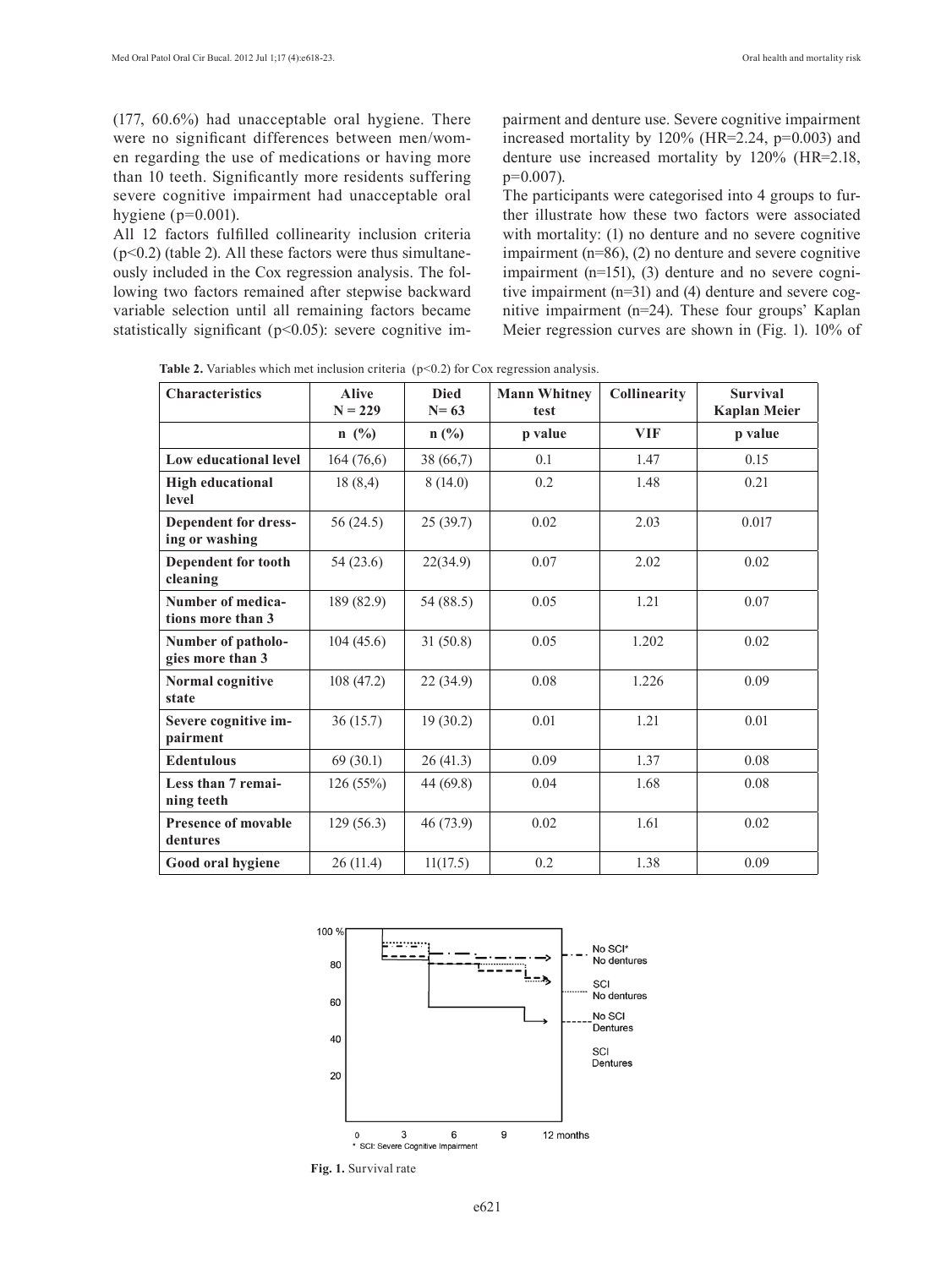participants having no denture and no severe cognitive impairment died during one year as opposed to 50% of participants wearing dentures and suffering severe cognitive impairment.

# **Discussion**

This study's main findings were that wearing dentures increased mortality even when controlled for age, severe cognitive impairment, educational level, needing help for dressing or washing and needing help for tooth cleaning. Thus, having only natural teeth and no dentures appears to increase one-year survival. Being cognitively impaired also increased the risk of death. One-year mortality was 50% when wearing dentures and also being cognitively impaired. Oral hygiene had no impact on survival rate.

Aging has been considered the most important risk factor for physical and mental disorders and death (21). However, it was not significantly difference at baseline between the age of those who died or survived in our study on a population aged 75+ and the mortality risk of denture users was significantly higher, even after being controlled for age. Our results support earlier studies that have reported denture use as a mortality risk. Fukai et al., (22) found that wearing dentures was one of the factors associated with mortality in a 15-year followup study on a sample of people aged 40+. Furthermore, Shimazaki et al., have found that people having the worst dentition status (edentulous subjects without dentures) suffered significantly increased mortality, independent of physical-mental health status at baseline and concluded that maintaining more functional occlusion (with natural teeth or dentures) may lead to longer life expectancy (12).

Being severely cognitive impaired in our study increased the risk of death by 120%. Thorstensson et al., reported similar findings in a 10-year study on Swedish octogenarian twins. They found cognitive status to be the overall survival predictor, independently of age or gender (3). The present study found that the risk of dying within a year was substantial when joining the two main explanatory variables (wearing dentures and having severe cognitive impairment).

It could be speculated that high mortality rate among denture wearers suffering severe cognitive impairment could represent an increased masticatory disability. Chewing ability, when using dentures, depends on both muscular strength and neuro-muscular control. Severe cognitive impairment could alter neuro-muscular control, thereby affecting chewing performance. It is a common clinical observation that dentures (especially lower full dentures) are often left unused in demented people and their chewing ability consequently becomes worse.

Tooth loss also affects masticatory functioning (23) and altered chewing ability is associated with a diet low in ingredients like plant food (24); low plant food intake is associated with worse cognitive function (25). Patients' health may thus be lead into a vicious circle involving decreased general health, lower cognitive function and increased risk of death. Chewing ability has also been found to be associated with a greater risk of mortality in community-residing elderly people by Nakanishi et al., who evaluated self-assessed masticatory ability in dentate and denture users amongst community-residing elderly in a 9-year mortality cohort study (26).

Denture use results from loss of teeth, reflecting a cumulative experience of oral infections as caries and periodontal disease (27). Although the number of teeth, pathologies or medications were not found to be strong predictors of death in the regression analysis, there were significant differences in uni-variate analysis regarding these variables between survivors and participants who died. Significantly more people who survived had more than 7 teeth in our study, indicating that the number of teeth is an important factor for survival rate. This agreed with Hamalainen et al., who concluded that, the more teeth or filled teeth a subject had, the smaller their risk of death (13). Osterberg *et al*., also found that each remaining tooth at age 70 decreased 7-year mortality risk by 4% (28). Loss of teeth may be associated with other health risks such as smoking, diet and lifestyle (4), thereby reflecting a persons' general health and mortality risk. It has also been associated with an increased risk of death, independently of health factors, socioeconomic status and lifestyle (14, 29).

Sjogren, in a systematic review of randomized controlled trials, concluded that mechanical oral hygiene has a preventative effect on mortality from pneumonia and that about one in 10 cases of death from pneumonia in elderly nursing home residents may be prevented by improving oral hygiene (16). Even if significantly more residents suffering from severe cognitive impairment had unacceptable oral hygiene in our sample, oral hygiene had no impact on survival rate. One explanation may be that no deaths were reported as being due to pneumonia. Even if not associated with survival rate, dental plaque is important as the main cause of dental caries and periodontal disease (i.e. the most prevalent oral diseases) as both cause loss of teeth (associated with decreased oral-related QoL (30) and increased risk of death) and periodontal disease has been reported as being associated with the risk of death among elderly people (25).

Our findings let us accept our working hypothesis and state that oral health increased mortality risk in our sample of the institutionalised elderly.

Some of the present study's limitations need to be discussed. The sampling method was not random and only nine of the 54 geriatric institutions in Granada participated in the study (though they were considered to be